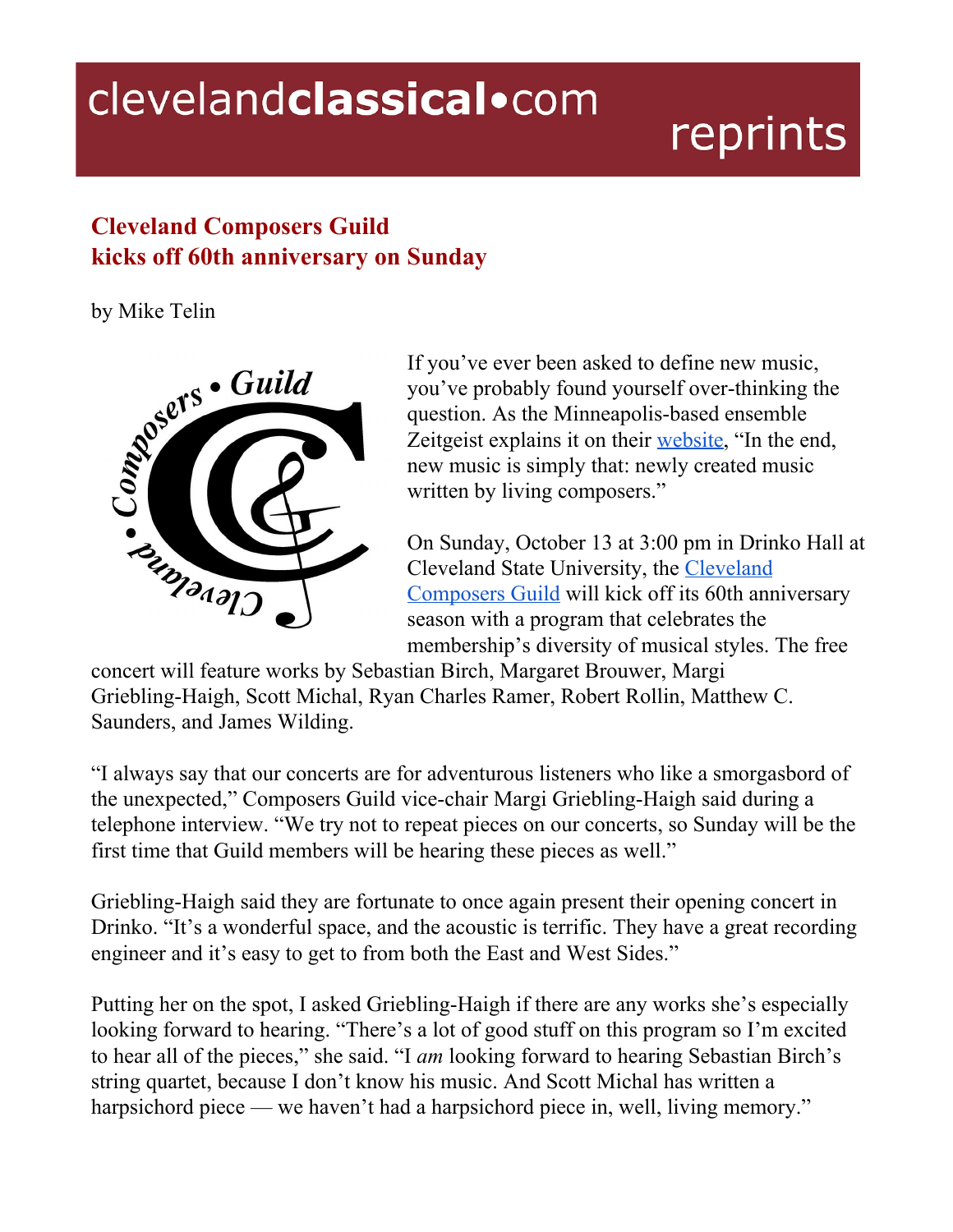The program also includes two compositions with family ties. One is Matthew Saunders' *And I Live With the Fiction that I Never Get Mad* — the poetry is by the grandmother of baritone Loren Reash-Henz, who will sing the work. The other is Griebling-Haigh's *Rhapsody*, to be performed by violinist Peter Otto and pianist Randall Fusco. "I wrote it last year for my daughter's wedding. Peter and Randy performed it then, and I'm so happy they'll be playing it in public."

Traditionally the Guild uses two types of curatorial formats for their programs. Sunday's is an open concert. "We put out a call for scores to the membership, who submit works via PDF. Then a three-member concert committee is chosen from members who have not submitted scores." The committee is then charged with creating an interesting and varied program that fits the budget and time constraints, and when possible, includes members whose music has not recently been performed. The selected composers are responsible for finding their performers.



more information.

The second format is a collaborative one. Here the Guild asks an established ensemble if they would be willing to play a concert of music by CCG members and if so, how much they would charge. "We submit the music to them blind all they know is the title and the timing. They make the final repertoire decisions."

Another Guild activity is the annual Collegiate Competition. "This is our seventh competition and it's been a good way to get college students interested in the Guild. There is no application fee so you have nothing to lose by entering. If you do win, you get money, a premiere performance by great players, and a recording." The submission deadline for this year's Competition is December 1, 2019. Click [here](https://clevelandcomposers.com/composition-contest) for

The Guild's membership spans from full-time composers to private teachers, and from band and choral directors to people who simply enjoy writing music. "That includes people like myself who don't have a degree in composition, or people who come to composing later in life," Griebling-Haigh said. "Anybody can apply — it's nice and inclusive." Applicants will be asked to submit a portfolio to the Guild's membership committee. Click [here](https://clevelandcomposers.com/members) to learn more.